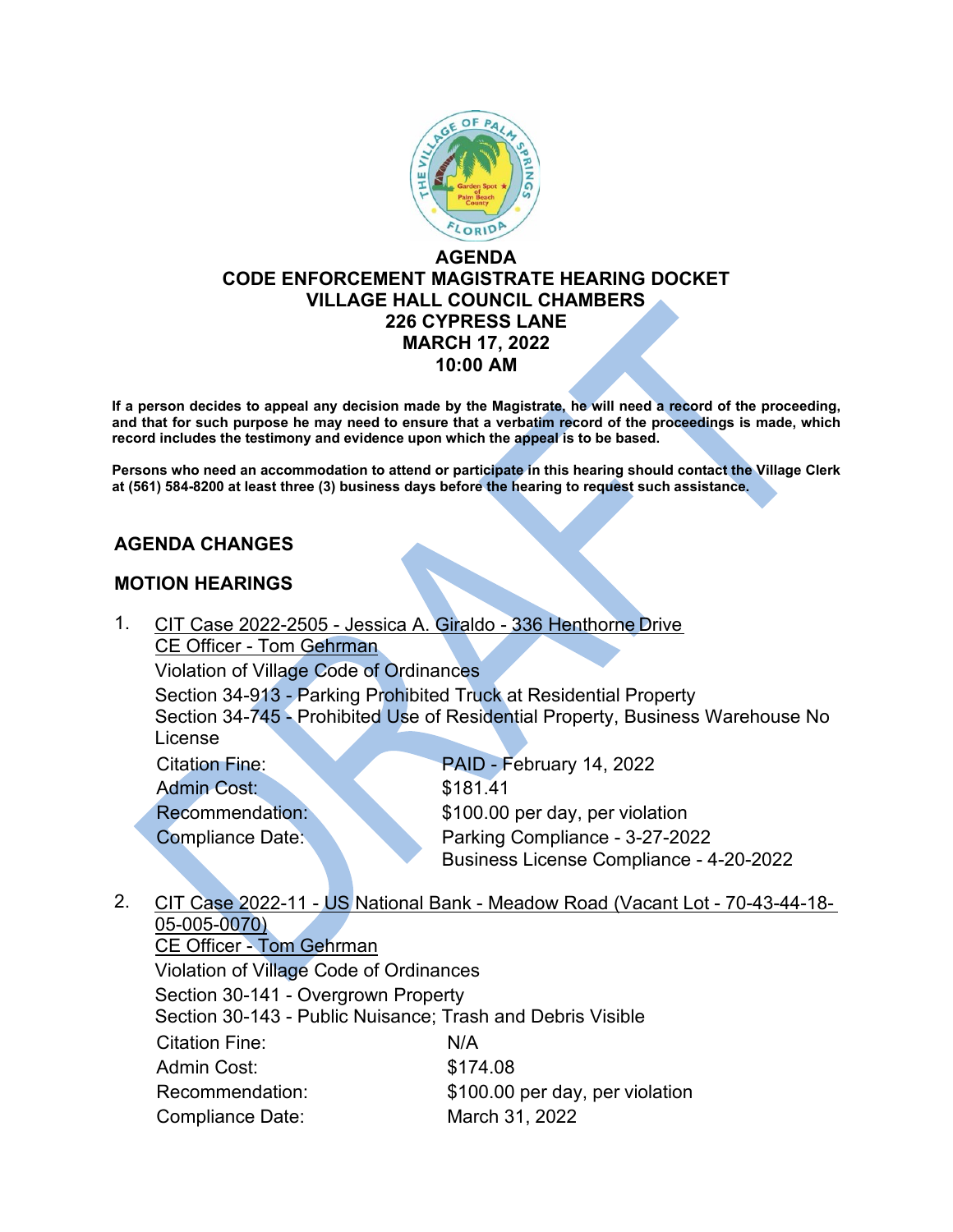3. CIT Case 2022-12 - Gerald I. Adams Trust - 3883 Park Lane CE Officer - Tom Gehrman

|    | Violation of Village Code of Ordinances<br>Section 30-143 - Public Nuisance; Overgrowth and Debris Visible<br>Chapter 10 Section 10-9 - Exterior structure buildings in need of repair<br>Chapter 10 Section 10-8 - Exterior property areas including driveway and accessory<br>buildings in need of repair |                                 |  |
|----|-------------------------------------------------------------------------------------------------------------------------------------------------------------------------------------------------------------------------------------------------------------------------------------------------------------|---------------------------------|--|
|    | <b>Citation Fine:</b>                                                                                                                                                                                                                                                                                       | N/A                             |  |
|    | Admin Cost:                                                                                                                                                                                                                                                                                                 | \$174.08                        |  |
|    | Recommendation:                                                                                                                                                                                                                                                                                             | \$100.00 per day, per violation |  |
|    | <b>Compliance Date:</b>                                                                                                                                                                                                                                                                                     | April 18, 2022                  |  |
| 4. | CIT Case 2022-13 - Jean Joseph & Azema Joseph - 316 Alemeda Drive                                                                                                                                                                                                                                           |                                 |  |
|    | <b>CE Officer - Tom Gehrman</b>                                                                                                                                                                                                                                                                             |                                 |  |
|    | Violation of Village Code of Ordinances                                                                                                                                                                                                                                                                     |                                 |  |
|    | Section 10-31 (FBC 105.1) - Working without required building permits<br>Section 10-31 (FBC 110.1) - No Required Inspections of Work                                                                                                                                                                        |                                 |  |
|    | Citation Fine:                                                                                                                                                                                                                                                                                              | N/A                             |  |
|    | <b>Admin Cost:</b>                                                                                                                                                                                                                                                                                          | \$174.08                        |  |
|    | Recommendation:                                                                                                                                                                                                                                                                                             | \$100.00 per day, per violation |  |
|    | <b>Compliance Date:</b>                                                                                                                                                                                                                                                                                     | April 18, 2022                  |  |
| 5. | CIT Case 2022-2506 - Sandra K. Azecusky - 3215 Reo Lane                                                                                                                                                                                                                                                     |                                 |  |
|    | <b>CE Officer - Tom Gehrman</b>                                                                                                                                                                                                                                                                             |                                 |  |
|    | Violation of Village Code of Ordinances                                                                                                                                                                                                                                                                     |                                 |  |
|    | Section 30-141 - Overgrown Residential Property                                                                                                                                                                                                                                                             |                                 |  |
|    | <b>Citation Fine:</b>                                                                                                                                                                                                                                                                                       | $$50.00 + $30.00 = $80.00$      |  |
|    | <b>Admin Cost:</b>                                                                                                                                                                                                                                                                                          | \$174.08                        |  |
|    | <b>Recommendation:</b>                                                                                                                                                                                                                                                                                      | \$50.00 per day                 |  |
|    | <b>Compliance Date:</b>                                                                                                                                                                                                                                                                                     | March 31, 2022                  |  |

6. CIT Case 2022-4 - Mozee LLC - 2800 2nd Avenue North CE Officer - Jose Inoa Violation of Village Code of Ordinances

Section 10-31 (FBC 105.1) - No permits; work done on property Section 10-31 (FBC 110.1) - No required inspections Section 70-124 & 70-125 - Use and occupancy certificate Section 30-143 - Trash & debris Citation Fine: N/A Admin Cost: \$173.49 Recommendation: \$100.00 per day, per violation Compliance Date: April 20, 2022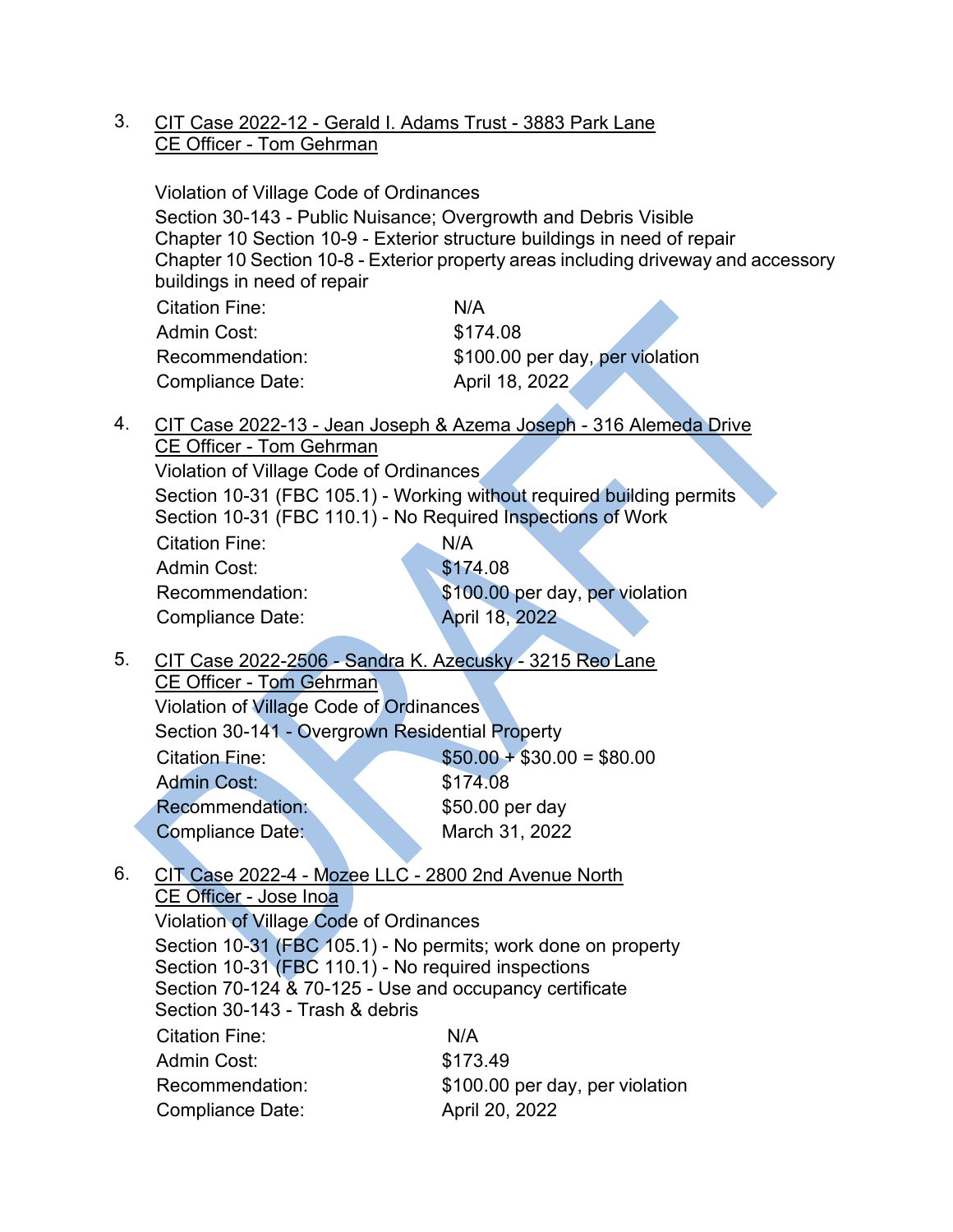7. CIT Case 2022-2338 - Danubio Azul Revocable Trust - 3581 39th AvenueSouth CE Officer Jose Inoa

Violation of Village Code of Ordinances Section 34-1382 - Noise and Vibration Section 10-4 - Responsibility of owner Citation Fine:  $$50.00 + $30.00 = $80.00$ Admin Cost: \$173.49 Recommendation: \$100.00 per day Compliance Date: April 20, 2022

8. CIT Case 2022-2333 - Jacky Joseph - 3695 Elizabeth Street CE Officer - Jose Inoa

Violation of Village Code of Ordinances Section 10-31 (FBC 105.1) - No permits; Shed Section 10-31 (FBC 110.1) - No required inspections Section 34-914 - Parking Violations Citation Fine: \$200.00 + \$30.00 = \$230.00 Admin Cost: \$173.49 Recommendation: \$100.00 per day, per violation

Compliance Date: April 20, 2022

9. CIT Case 2022-2336 - Jose A Velazquez - 3432 Gulfstream Road

CE Officer Jose Inoa Violation of Village Code of Ordinances Section 34-914 - Parking violations; inoperable vehicles, tags Section 30-143 - Trash & debris; Public nuisance Citation Fine:  $$150.00 + $30.00 = $180.00$ 

Admin Cost: \$173.49 Recommendation: \$100.00 per day, per violation Compliance Date: April 20, 2022

#### 10. CIT Case 2022-2335 - Advanced Global Consulting Firm LLC - 3401 2nd Avenue North

CE Officer - Jose Inoa Violation of Village Code of Ordinances Section 34-914 - Parking Violations Citation Fine:  $$500.00 + $30.00 = $530.00$ Admin Cost: \$173.49 Recommendation: \$100.00 per day Compliance Date: April 20, 2022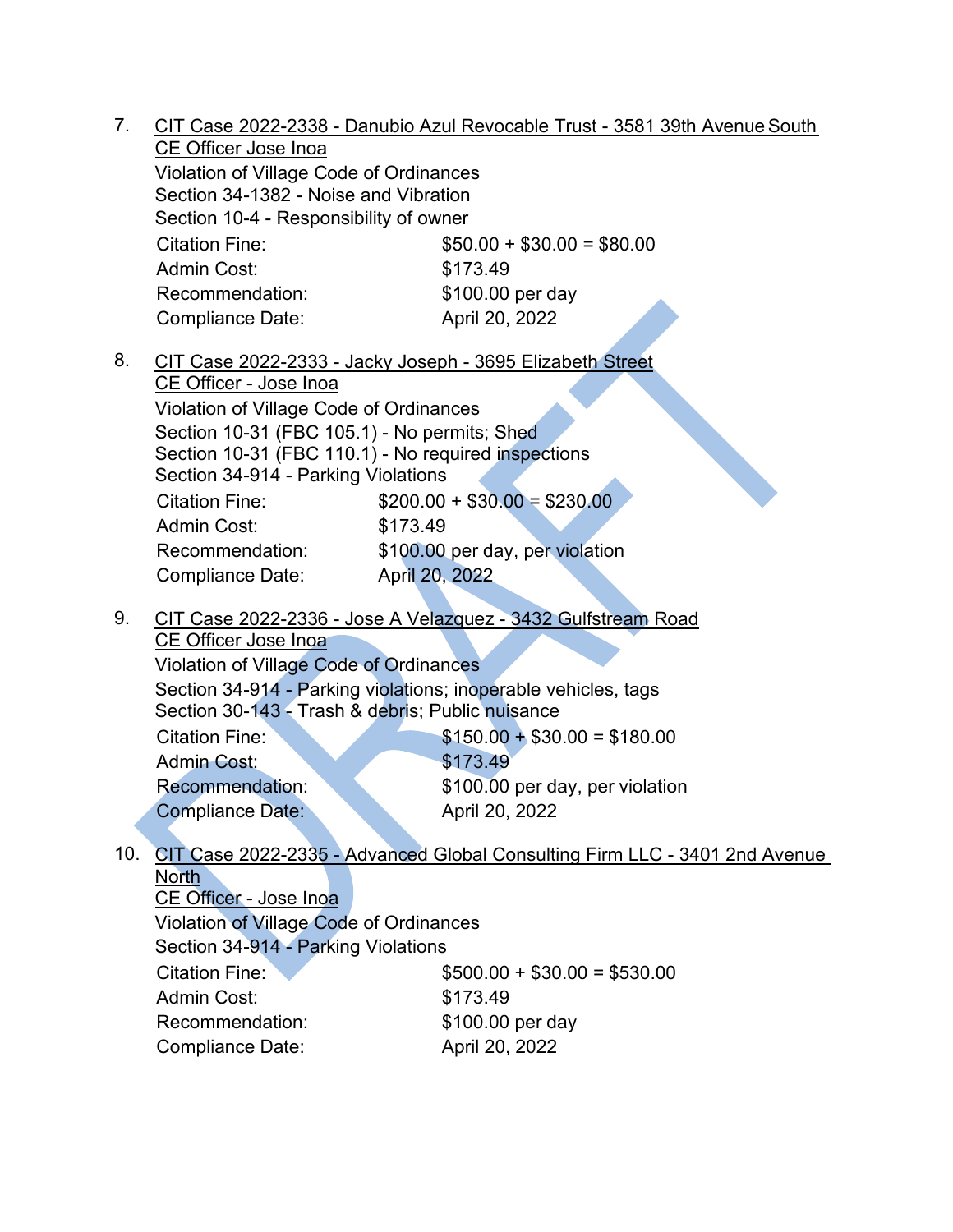11. CIT Case 2022-2337 - Ana Rodriguez - 3522 Kirk Road CE Officer - Jose Inoa Violation of Village Code of Ordinances Section 10-31-(FBC 105.1) - No permits; fence Section 10-31-(FBC 110.1) - No required inspections Section 10-9 - Property Maintence; shutters on windows Citation Fine: \$200.00 + \$30.00 = \$230.00<br>Admin Cost: \$174.08 Admin Cost: Recommendation: \$100.00 per day, per violation Compliance Date: April 20, 2022

# **STIPULATION AND AGREED ORDER**

12. CIT Case No. 2752 - Douglas J Rill- 3630 Coconut Road #1-9

CE Officer Nanciann Cuenot Violation of Village Code of Ordinances Section 70-94 - Local business tax receipts required and kept in effect at all times. Section 70-95 - Due date delinquencies (Tax Years 2019, 2020, 2021, 2022) Citation Fine: \$2,613.22 (Tax + Penalty \$2,363.22+ \$250.00) Admin Cost: TBD Recommendation: TBD Compliance Date: TBD

13. CIT Case No. 2753 - Douglas J Rill - 3932 Gulfstream Road#1-7 CE Officer - Nanciann Cuenot Violation of Village Code of Ordinances Section 70-94 - Local business tax receipts required and kept in effect at all times. Section 70-95 - Due date delinquencies (tax years 2019, 2020, 2021, 2022) Citation Fine: \$ 2,088.06 ( Tax + Penalty \$1,838.06 + \$250.00) Admin Cost: TBD Recommendation: TBD Compliance Date: TBD

14. CIT Case No. 2754 - Douglas J Rill - 2588 Hayden Drive #1-3 CE Officer - Nanciann Cuenot

Violation of Village Code of Ordinances Section 70-94 - Local business tax receipts required and kept in effect at all times. Section 70-95 - Due date delinquencies (tax years 2019, 2020, 2021, 2022) Citation Fine: \$1,037.74 (Tax + Penalty \$787.74 + \$250.00) Admin Cost: TBD Recommendation: TBD Compliance Date: TBD